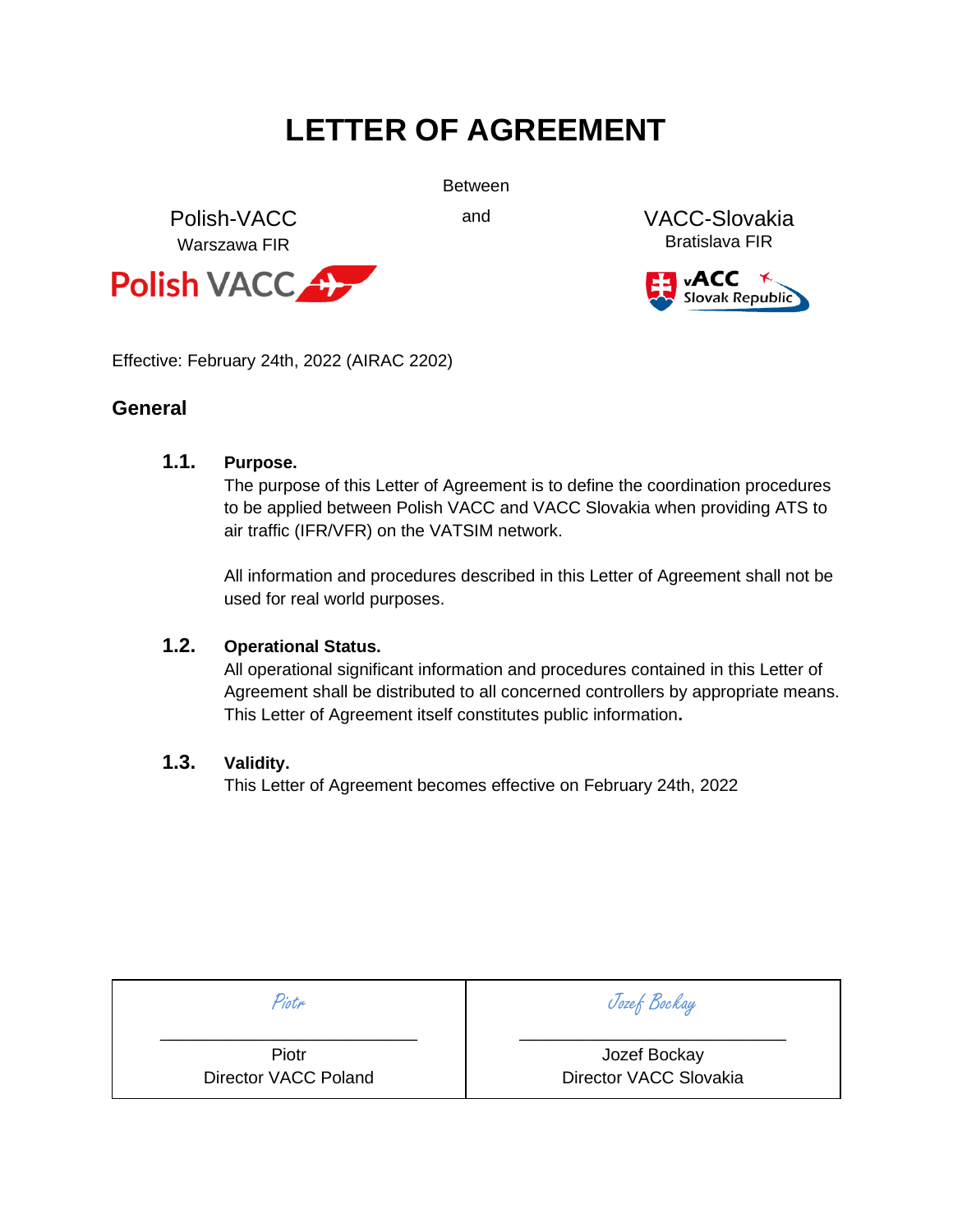# **2. Areas of Responsibility & Sectorization**

# **2.1. Areas of Responsibility.**

**The lateral and vertical limits of the respective areas of responsibility are as follows:** 

- 2.1.1. Warszawa FIR. Lateral limits: Warszawa FIR as described in AIP Poland Vertical limits: GND – FL660 [https://pl](https://pl-vacc.org.pl/files/maps/aip_bg/EPWW/ICAO_RNAV_routes.pdf)[vacc.org.pl/files/maps/aip\\_bg/EPWW/ICAO\\_RNAV\\_routes.pdf](https://pl-vacc.org.pl/files/maps/aip_bg/EPWW/ICAO_RNAV_routes.pdf)
- 2.1.2. Bratislava FIR. Lateral limits: Bratislava FIR as described in AIP Slovakia Vertical limits: GND – FL660 [https://aim.lps.sk/eAIP/eAIP\\_SR/AIP\\_SR\\_valid/pdf/aip/LZ\\_ENR\\_6\\_1\\_en.](https://aim.lps.sk/eAIP/eAIP_SR/AIP_SR_valid/pdf/aip/LZ_ENR_6_1_en.pdf) [pdf](https://aim.lps.sk/eAIP/eAIP_SR/AIP_SR_valid/pdf/aip/LZ_ENR_6_1_en.pdf)

# **2.2. Sectorization**

- 2.2.1. Warszawa FIR.
	- 2.2.1.1. Sector EPKK\_APP Lateral limits: TMA Kraków Vertical limits: GND – FL285 Responsible ATS unit (in order of precedence): 1. EPKK\_APP (Krakow Approach), 121.075 2. EPWW\_K\_CTR (Warszawa Radar), 134.175 3. EPWW\_J\_CTR (Warszawa Radar), 124.625 4. EPWW\_CTR (Warszawa Radar),125.450 5. EPWW\_U\_CTR (Warszawa Radar), 130.625 6. EURE\_FSS (Eurocontrol East), 135.300 (above FL245) Remark: EURE\_FSS is an ATS unit of EuroCenter vACC.
	- 2.2.1.2. Sector EPWWR

Lateral limits: Sector R (see Appendix A1) Vertical limits: FL95 – FL365 Responsible ATS unit (in order of precedence): 1. EPWW\_R\_CTR (Warszawa Radar), 123.625 2. EPWW\_J\_CTR (Warszawa Radar), 124.625

- 3. EPWW\_CTR (Warszawa Radar),125.450
- 4. EPWW\_U\_CTR (Warszawa Radar), 130.625
- 5. EURE\_FSS (Eurocontrol East), 135.300 (above FL245)

Remark: EURE\_FSS is an ATS unit of EuroCenter vACC.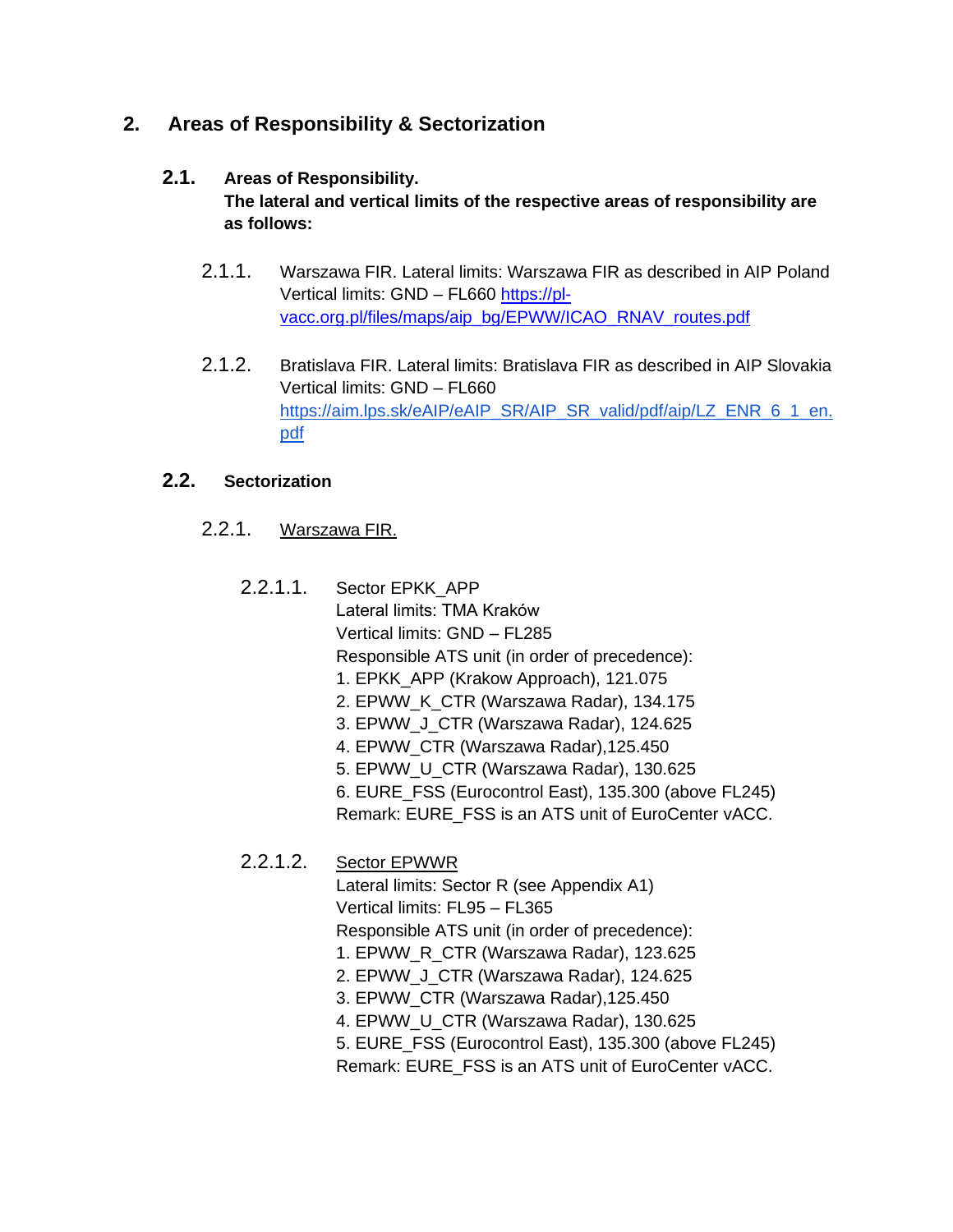### 2.2.1.3. Sector EPWWK

Lateral limits: Sector K (see Appendix A1) Vertical limits: FL285 – FL365 Responsible ATS unit (in order of precedence): 1. EPWW\_K\_CTR (Warszawa Radar), 134.175 2. EPWW\_J\_CTR (Warszawa Radar), 124.625 3. EPWW\_CTR (Warszawa Radar),125.450 4. EPWW\_U\_CTR (Warszawa Radar), 130.625 5. EURE\_FSS (Eurocontrol East), 135.300 Remark: EURE\_FSS is an ATS unit of EuroCenter vACC.

### 2.2.1.4. Sector EPWWR High

Lateral limits: Sector R (see Appendix A1) Vertical limits: FL365 – FL660 Responsible ATS unit (in order of precedence): 1. EPWW\_U\_CTR (Warszawa Radar), 130.625 2. EPWW\_R\_CTR (Warszawa Radar), 123.625 3. EPWW\_J\_CTR (Warszawa Radar), 124.625 4. EPWW\_CTR (Warszawa Radar),125.450 5. EURE\_FSS (Eurocontrol East), 135.300 Remark: EURE\_FSS is an ATS unit of EuroCenter vACC.

### 2.2.1.5. Sector EPWWK High

Lateral limits: Sector K (see Appendix A1) Vertical limits: FL365 – FL660 Responsible ATS unit (in order of precedence): 1. EPWW\_U\_CTR (Warszawa Radar), 130.625 2. EPWW\_K\_CTR (Warszawa Radar), 134.175 3. EPWW\_J\_CTR (Warszawa Radar), 124.625 4. EPWW\_CTR (Warszawa Radar),125.450 5. EURE\_FSS (Eurocontrol East), 135.300 Remark: EURE\_FSS is an ATS unit of EuroCenter vACC.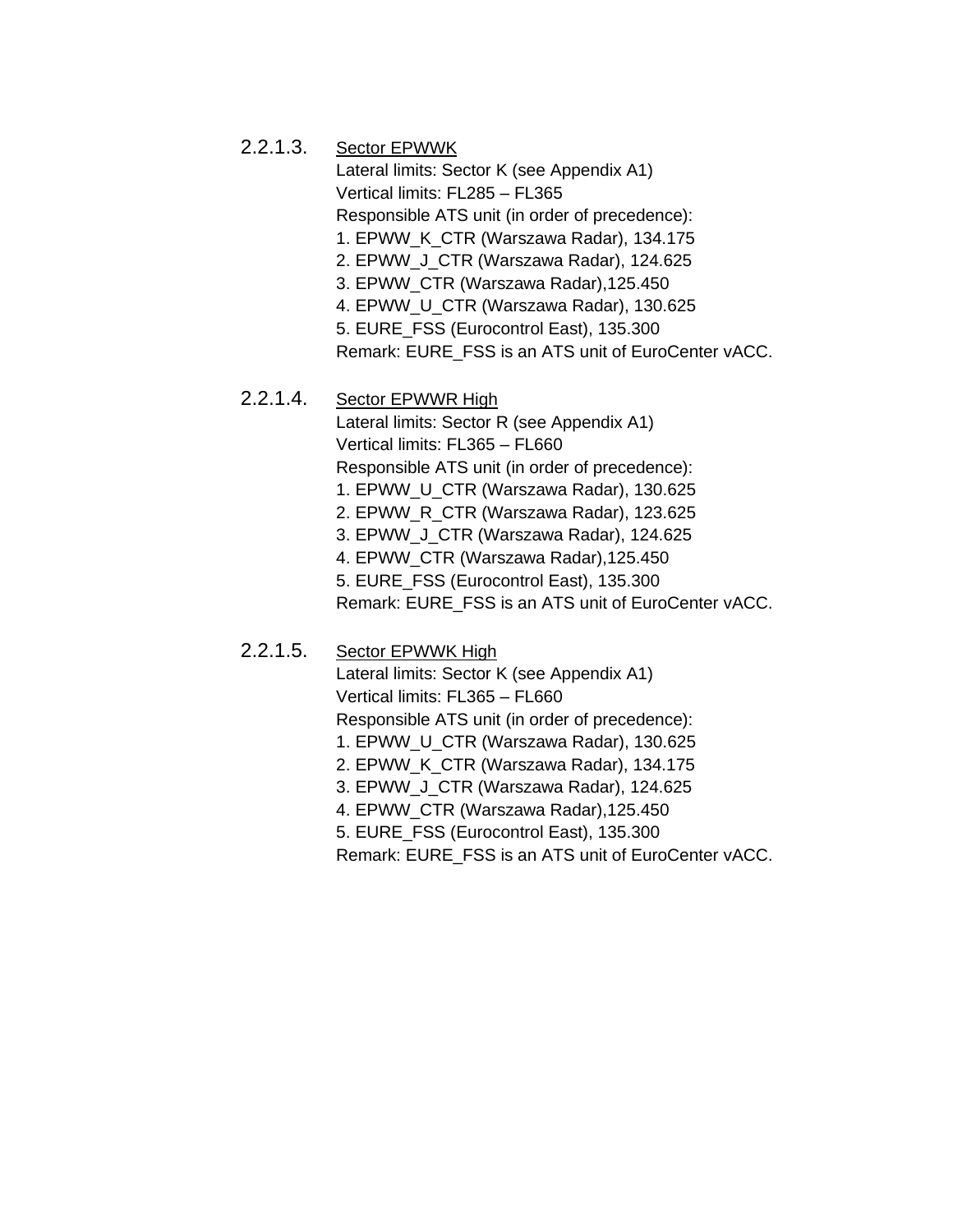### 2.2.2. Bratislava FIR.

### 2.2.2.1. Sector Tatry

Lateral limits: see Appendix A2 Vertical limits: GND – FL135 Responsible ATS unit (in order of precedence): 1. LZTT\_TWR (Tatry Tower), 121.350 2. LZBB\_CTR (Bratislava Radar), 134.475

# 2.2.2.2. Sector BB

Lateral limits: see Appendix A2 Vertical limits: 8000ft – FL305 except Sector Tatry (8000ft - FL135 ) Responsible ATS unit (in order of precedence):

1. LZBB\_CTR (Bratislava Radar), 134.475

2. EURE\_FSS (Eurocontrol East), 135.300 (above FL245) Remark: EURE\_FSS is an ATS unit of EuroCenter vACC.

### 2.2.2.3. Sector U

Lateral limits: see Appendix A2

Vertical limits: FL305 – FL660

Responsible ATS unit (in order of precedence):

1. LZBB\_U\_CTR (Bratislava Radar), 126.475

2. LZBB\_CTR (Bratislava Radar), 134.475

3. EURE\_FSS (Eurocontrol East), 135.300 (above FL245) Remark: EURE\_FSS is an ATS unit of EuroCenter vACC.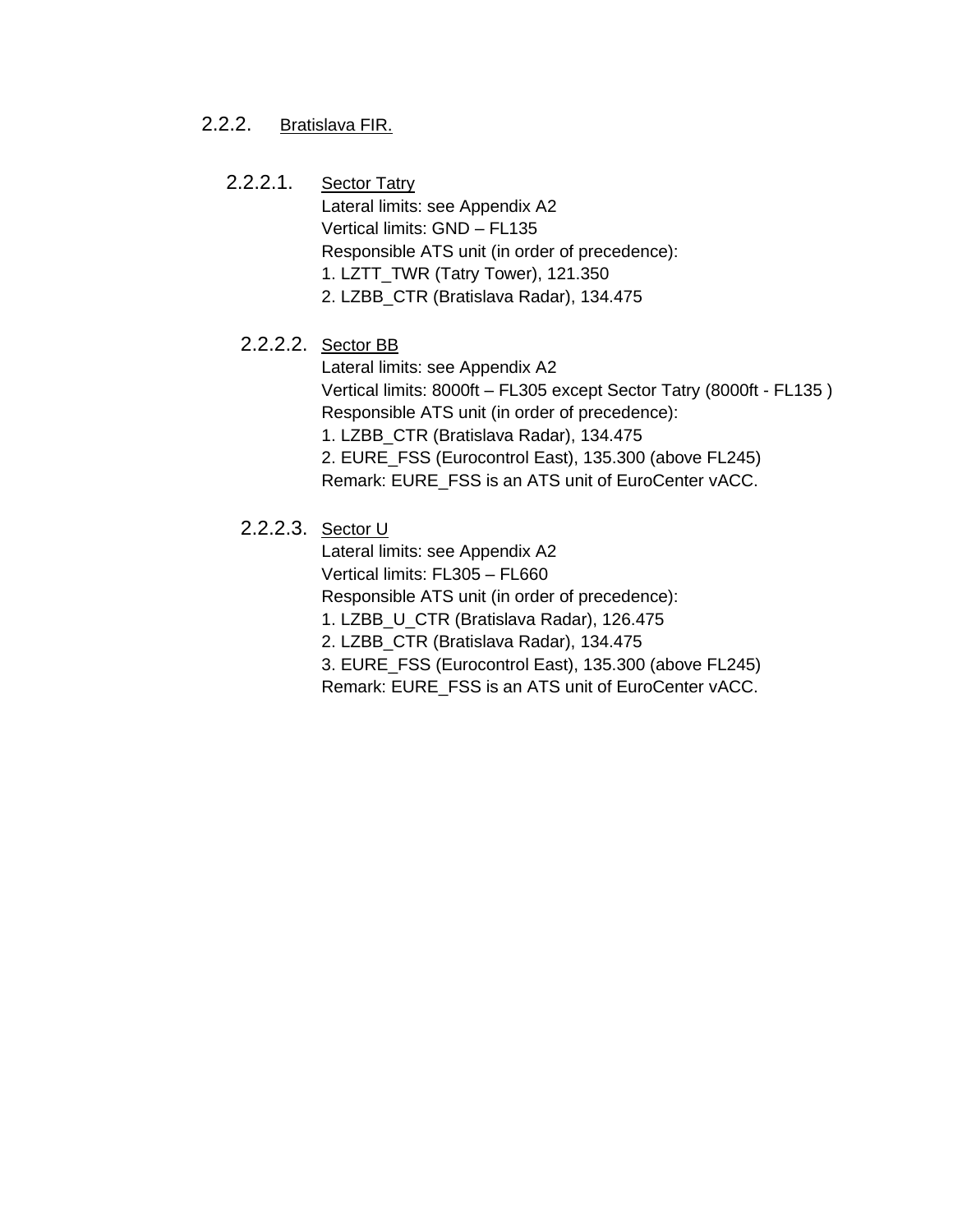# **3. Procedures for Coordination**

### **3.1. Definitions**

A release is an authorization for the accepting ATS unit to climb, descend and/or turn (by no more than 45°) a specific aircraft before the transfer of control point. The transferring ATS unit remains responsible for separation within its Area of Responsibility unless otherwise agreed.

Wherever VATSIM callsigns are used to describe the terms of a certain procedure, this procedure is also applicable for all higher stations that take over the responsibilities of said station. E.g., procedures for an APP-stations are also applicable for the respective CTR station fulfilling the duties of said APP station.

The use of VATSIM callsigns in this document includes any variation of said callsign. E.g., any procedure applicable for LZBB\_CTR may also be used by LZBB\_U\_CTR or and any procedure applicable for EPWW\_CTR may also be used by EPWW J CTR.

### **3.2. General Conditions**

Coordination of flights shall take place via the agreed coordination points (COP).

Coordinated flights shall be handed off via a valid COP. Any deviation shall be coordinated verbally, by text or by Euroscope inter-sector coordination.

Traffic shall be handed off at the levels, defined in the regulations below. If a specified level restriction cannot be met due to a lower RFL, traffic shall be handed off at RFL, if this does not cause a conflict with any other traffic. Otherwise, traffic shall be coordinated.

If a traffic situation is not covered herein or closely matching a covered one, individual coordination between the concerned sectors shall be made.

After Transfer of communications, traffic is NOT released for climb, descent or turns until Transfer of control or otherwise specified in this Letter of Agreement.

↓FLxxx /↑ FLxxx means "descending / climbing to a specified FL", without any further restriction. Any required crossing/speed restriction shall be added separately. At level means that the aircraft shall be in level flight on a published flight level and in accordance with east/ west odd/even policy.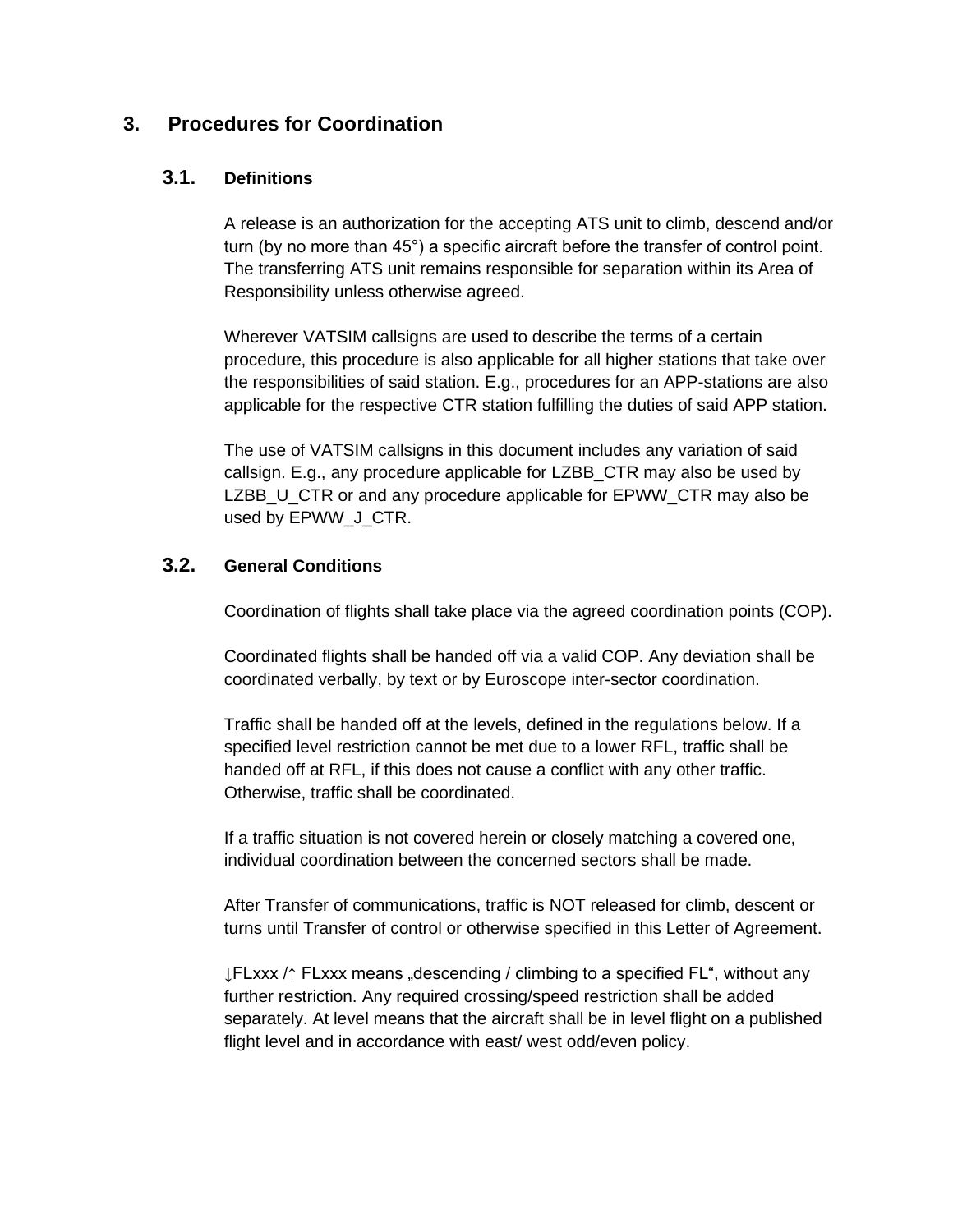# **3.3. IFR flights from Warszawa FIR to Bratislava FIR**

| <b>Concerned</b><br><b>Airport</b>         | <b>COP</b>      | <b>Level Allocation</b> | <b>Special</b><br><b>Conditions</b>          |
|--------------------------------------------|-----------------|-------------------------|----------------------------------------------|
| ↑EPKT, EPKK                                | <b>BABKO</b>    | ↑FL240/FL150A           | Released for<br>climb to FL 280              |
|                                            | <b>MEBAN</b>    |                         |                                              |
|                                            | <b>REGTO</b>    | ↑FL250/FL150A           |                                              |
|                                            | <b>LOLKA</b>    | ↑FL190/FL150A           |                                              |
| ↑EPRA, EPLL,<br>EPLB, EPWR,<br><b>EPRZ</b> | <b>ALL COPS</b> | max FL350               | Even/Odd<br>according<br>directional routing |
| ↑EPWA, EPMO                                | <b>ALL COPS</b> | max FL360               |                                              |
| ↓LZZI                                      | <b>BABKO</b>    | <b>FL140</b>            |                                              |
| <b>LZKZ</b>                                | <b>LOLKA</b>    | JFL230/FL250B           |                                              |
|                                            | <b>REGTO</b>    |                         | Released for<br>descent                      |
|                                            | <b>LENOV</b>    |                         |                                              |
|                                            | <b>PODAN</b>    |                         |                                              |
|                                            | <b>LOLKA</b>    | <b>JFL140</b>           | LOLKA FL 170 or<br>below                     |
| <b>LZTT</b>                                | <b>LENOV</b>    |                         | LENOV FL 150 or<br>below                     |
| <b>LZSL</b>                                | <b>BABKO</b>    | JFL200/FL240B           |                                              |
|                                            | <b>LENOV</b>    | JFL260/FL280B           |                                              |
| ↓LZIB, LZPP                                | <b>ALL COPS</b> | FL320                   | BABKO FL 340 or<br>below                     |
| <b>JLOWW, LHCC</b>                         | <b>ALL COPS</b> | max FL360               |                                              |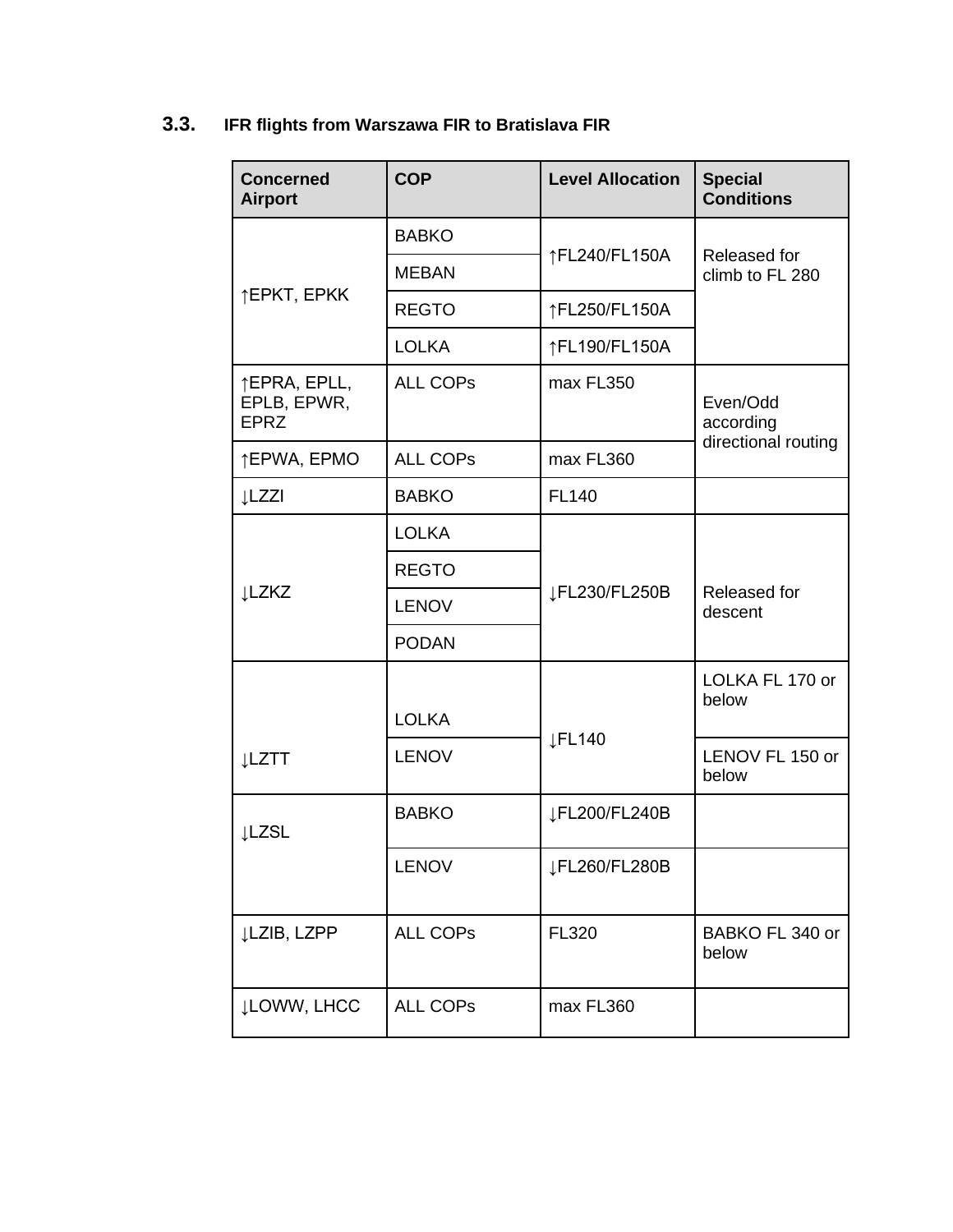# **3.4. IFR flights from Bratislava FIR to Warszawa FIR**

| <b>Concerned</b><br><b>Airport</b>        | <b>COP</b>      | <b>Level Allocation</b> | <b>Special</b><br><b>Conditions</b> |
|-------------------------------------------|-----------------|-------------------------|-------------------------------------|
| <b>JEPKK, EPKT</b>                        | <b>MEBAN</b>    | JFL150/FL280B           |                                     |
|                                           | <b>LOLKA</b>    | JFL200/FL280B           |                                     |
| <b>JEPKK</b>                              | <b>LENOV</b>    | JFL160/FL220B           |                                     |
| <b>JEPKT</b>                              |                 | JFL260/FL280B           |                                     |
| <b>JEPRZ</b>                              | <b>SUPAK</b>    | JFL270/FL280B           |                                     |
|                                           | <b>MEBAN</b>    |                         |                                     |
|                                           | <b>LENOV</b>    | JFL260/FL280B           |                                     |
| JEPWA, EPMO,<br>EPRA, EPLL,<br>EPLB, EPWR | <b>ALL COPS</b> | max FL360               |                                     |
| <b>JUKLL</b>                              | <b>ALL COPS</b> | max FL350               |                                     |
| ↑LZTT                                     | <b>LOLKA</b>    | FL130                   |                                     |
|                                           | <b>LENOV</b>    | <b>FL150</b>            |                                     |
| ↑LZKZ                                     | <b>LOLKA</b>    | <b>FL220</b>            |                                     |
|                                           | <b>LENOV</b>    |                         |                                     |
|                                           | <b>PODAN</b>    |                         |                                     |
| ↑LZSL                                     | <b>MEBAN</b>    | <b>FL230</b>            |                                     |
|                                           | <b>LENOV</b>    | <b>FL240</b>            |                                     |
| ↑LZZI                                     | <b>MEBAN</b>    | <b>FL230</b>            |                                     |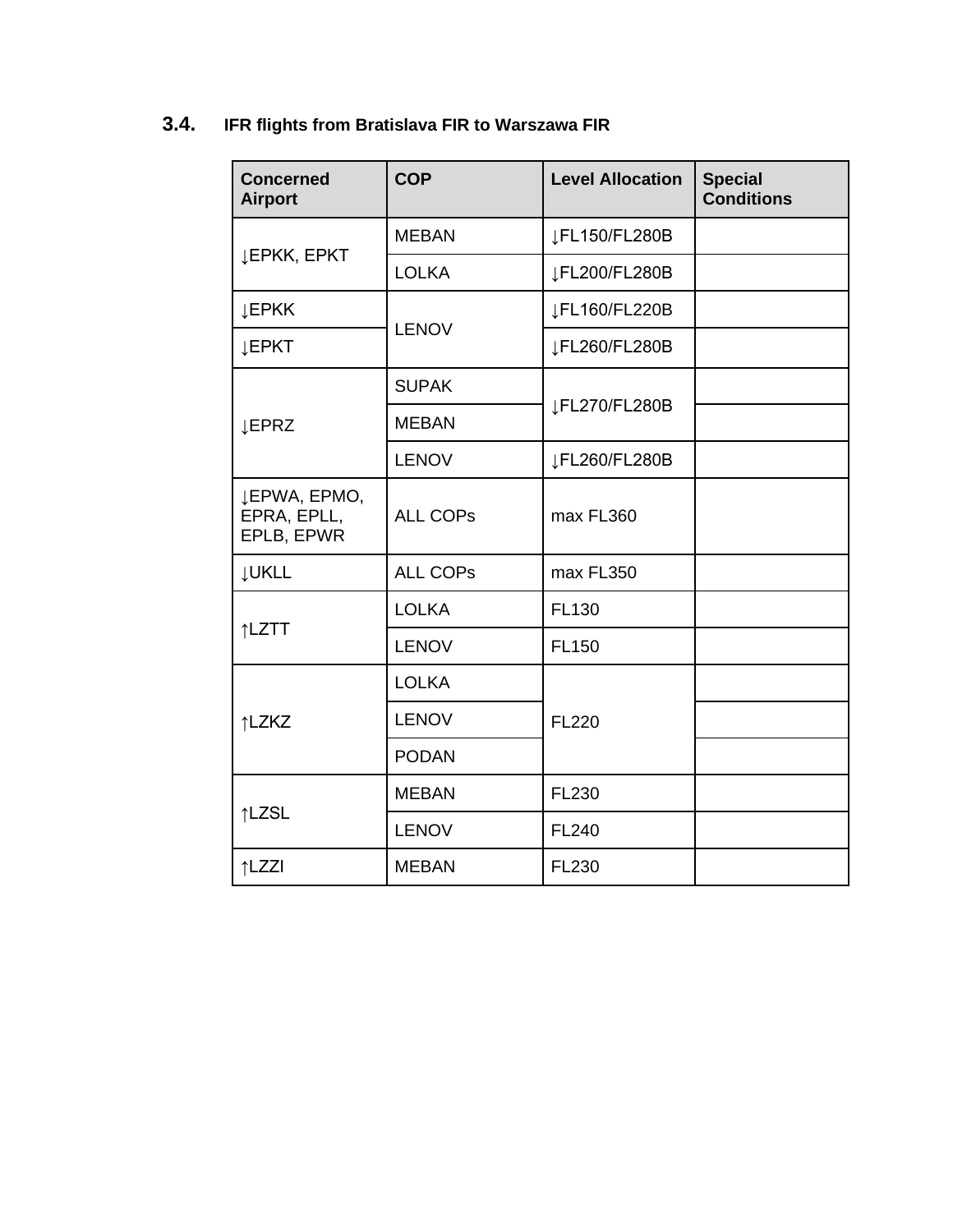### **3.5. VFR flights from Warszawa FIR to Bratislava FIR**

For controlled VFR flights coordination, transfer of control and transfer of communication shall take place as for IFR flights. Uncontrolled VFR flights shall be transferred to the appropriate sector if in radio contact. If online, LZBB\_I\_CTR (Bratislava Info) 124.300, shall be the primary sector for uncontrolled VFR flights.

### **3.6. VFR flights from Bratislava FIR to Warszawa FIR**

For controlled VFR flights coordination, transfer of control and transfer of communication shall take place as for IFR flights. Uncontrolled VFR flights shall be transferred to the appropriate sector if in radio contact. If online, EPKK\_I\_APP (Kraków Informacja**)** 119.275 or EPWW\_V\_CTR (Warszawa Informacja) 134.875, shall be the primary sector for uncontrolled VFR flights. If EPKK I APP and EPWW\_I\_CTR are offline then transfer uncontrolled traffic to: EPKK\_APP (Kraków Approach) 121.075, EPWW\_K\_CTR (Warszawa Radar) 134.175, EPWW\_R\_CTR (Warszawa Radar) 126.625, EPWW\_J\_CTR (Warszawa Radar) 124.625, EPWW\_CTR (Warszawa Radar) 125.450 or EPWW\_U\_CTR (Warszawa Radar) 130.625.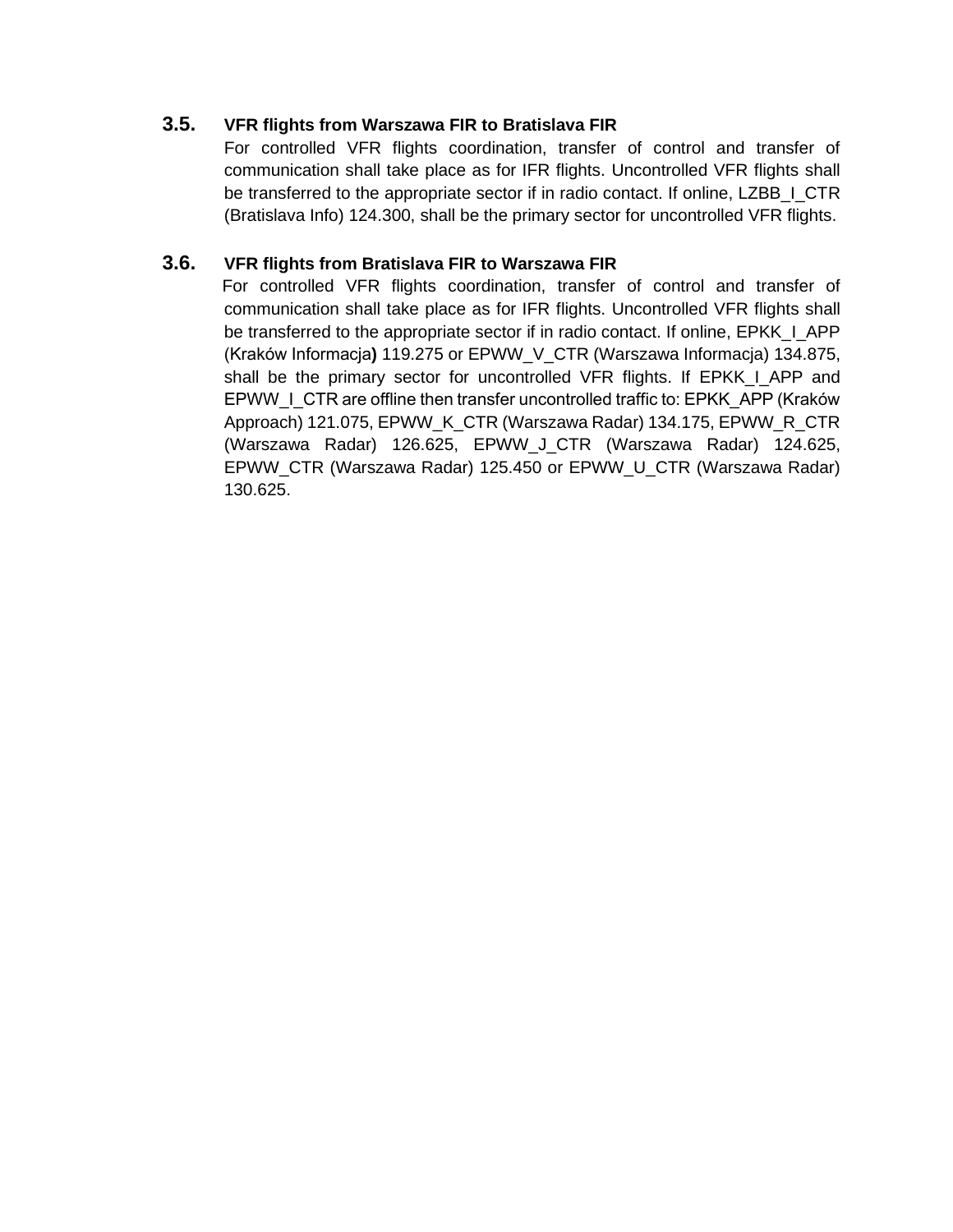# **4. Special Procedures**

# **4.1. Non-standard arrivals**

Any of non-standard arrivals such as NON-RNAVs etc. should be coordinated manually.

# **5. Transfer of Control and Transfer of Communications**

# **5.1. Transfer of Control**

Transfer of Control shall take place at the AoR boundary. If the downstream sector in EuroScope is set to >.break<, the procedure 5.4 is suspended and transfer of communication can only take place after the downstream sector has assumed the flight via the appropriate function of the radar client. If it becomes necessary to reduce or suspend transfers, a 5-minute prior notification is required. When transfers are suspended, the hand-off procedure (5.4) is suspended.

# **5.2. Silent transfer of control**

Transfer of radar control from one elementary sector to another without the systematic use of bidirectional speech facilities may be affected provided the horizontal distance between the aircraft involved is not less than 10 NM within 5 minutes flying time after passing the transfer of control point unless vertical separation exists.

### **5.3. Transfer of Communications**

Transfer of Communications shall take place no later than Transfer of Control.

### **5.4. Hand-Off procedure**

Unless otherwise agreed between stations online, the following hand-off procedure shall apply:

1. The upstream sector sends the aircraft to the frequency of the downstream sector by voice or text.

2. The upstream sector initiates a transfer via the appropriate function of the radar client.

3. Upon initial call the downstream sector assumes the flight via the appropriate function of the radar client.

# **5.5. SSR Code Assignment**

Both ATS units shall transfer flights on verified discrete SSR codes. Any change of SSR code by the accepting ATS unit may only take place after the transfer of control point.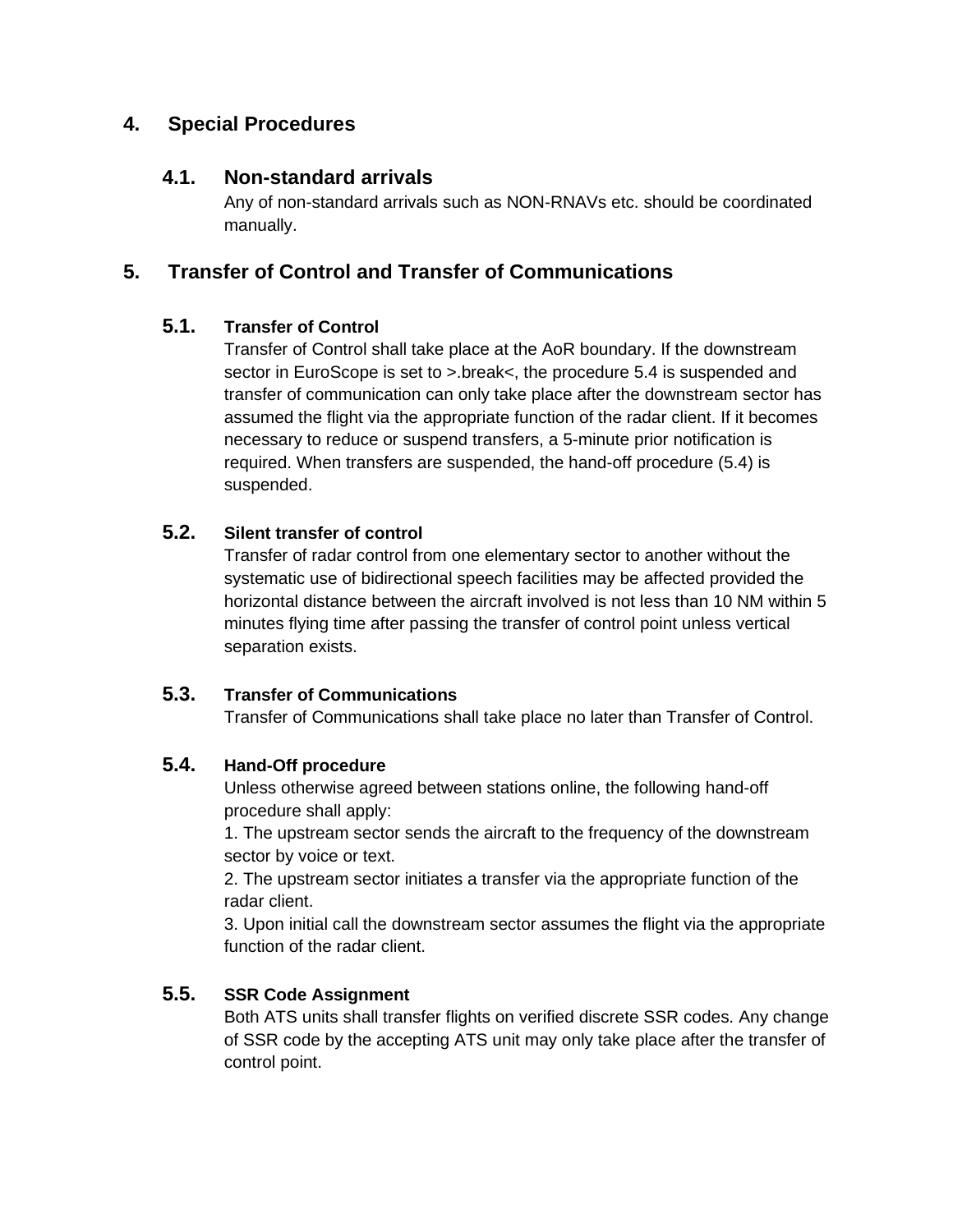# **APPENDIX A**

#### Sectorization

# **A1: EPWW**